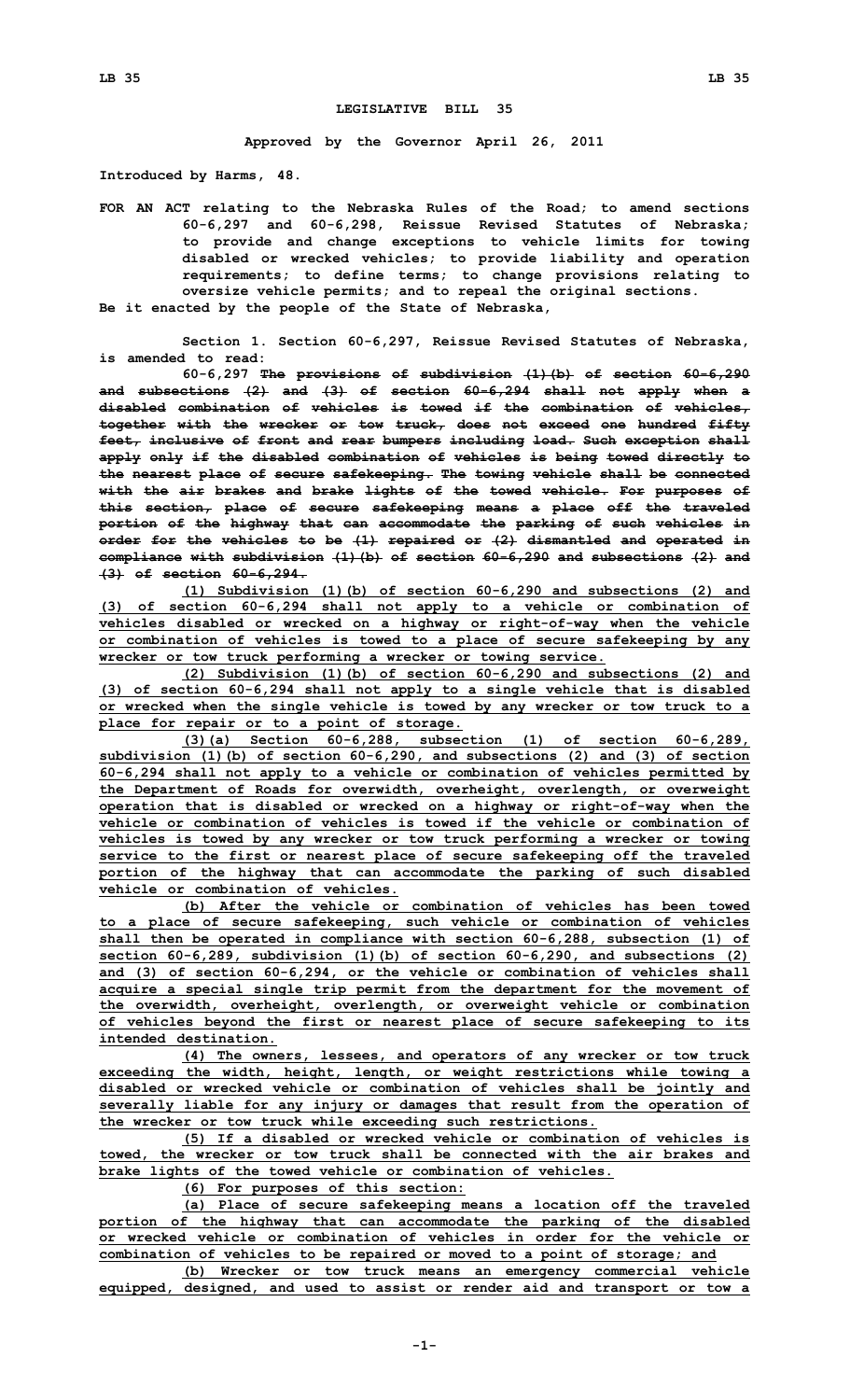**disabled vehicle or combination of vehicles from <sup>a</sup> highway or right-of-way to <sup>a</sup> place of secure safekeeping.**

**Sec. 2. Section 60-6,298, Reissue Revised Statutes of Nebraska, is amended to read:**

**60-6,298 (1)(a) The Department of Roads or the Nebraska State Patrol, with respect to highways under its jurisdiction including the National System of Interstate and Defense Highways, and local authorities, with respect to highways under their jurisdiction, may in their discretion upon application and good cause being shown therefor issue <sup>a</sup> special, continuing, or continuous permit in writing authorizing the applicant or his or her designee:**

**(i) To operate or move <sup>a</sup> vehicle, <sup>a</sup> combination of vehicles, or objects of <sup>a</sup> size or weight of vehicle or load exceeding the maximum specified by law when such permit is necessary:**

**(A) To further the national defense or the general welfare;**

**(B) To permit movement of cost-saving equipment to be used in highway or other public construction or in agricultural land treatment; or**

**(C) Because of an emergency, an unusual circumstance, or <sup>a</sup> very special situation;**

**(ii) To operate vehicles, for <sup>a</sup> distance up to one hundred twenty miles, loaded up to fifteen percent greater than the maximum weight specified by law, up to ten percent greater than the maximum length specified by law, except that for <sup>a</sup> truck-tractor semitrailer trailer combination utilized to transport sugar beets which may be up to twenty-five percent greater than the maximum length specified by law, or both, when carrying grain or other seasonally harvested products from the field where such grain or products are harvested to storage, market, or stockpile in the field or from stockpile to market or factory when failure to move such grain or products in abundant quantities would cause an economic loss to the person or persons whose grain or products are being transported or when failure to move such grain or products in as large quantities as possible would not be in the best interests of the national defense or general welfare. The distance limitation may be waived for vehicles when carrying dry beans from the field where harvested to storage or market when dry beans are not normally stored, purchased, or used within the permittee's local area and must be transported more than one hundred twenty miles to an available marketing or storage destination. No permit shall authorize <sup>a</sup> weight greater than twenty thousand pounds on any single axle;**

**(iii) To transport an implement of husbandry which does not exceed twelve and one-half feet in width during daylight hours, except that the permit shall not allow transport on holidays;**

**(iv) To operate one or more recreational vehicles, as defined in section 71-4603, exceeding the maximum width specified by law if movement of the recreational vehicles is prior to retail sale and the recreational vehicles comply with subdivision (2)(k) of section 60-6,288; or**

**(v) To operate an emergency vehicle for purposes of sale, demonstration, exhibit, or delivery, if the applicant or his or her designee is <sup>a</sup> manufacturer or sales agent of the emergency vehicle. No permit shall be issued for an emergency vehicle which weighs over sixty thousand pounds on the tandem axle.**

**(b) No permit shall be issued under subdivision (a)(i) of this subsection for <sup>a</sup> vehicle carrying <sup>a</sup> load unless such vehicle is loaded with an object which exceeds the size or weight limitations, which cannot be dismantled or reduced in size or weight without great difficulty, and which of necessity must be moved over the highways to reach its intended destination. No permit shall be required for the temporary movement on highways other than dustless-surfaced state highways and for necessary access to points on such highways during daylight hours of cost-saving equipment to be used in highway or other public construction or in agricultural land treatment when such temporary movement is necessary and for <sup>a</sup> reasonable distance.**

**(2) The application for any such permit shall specifically describe the vehicle, the load to be operated or moved, whenever possible the particular highways for which permit to operate is requested, and whether such permit is requested for <sup>a</sup> single trip or for continuous or continuing operation.**

**(3) The department or local authority is authorized to issue or withhold such permit at its discretion or, if such permit is issued, to limit the number of days during which the permit is valid, to limit the number of trips, to establish seasonal or other time limitations within which the vehicles described may be operated on the highways indicated, or to issue <sup>a</sup> continuous or continuing permit for use on all highways, including the National System of Interstate and Defense Highways. The permits are subject to reasonable conditions as to periodic renewal of such permit and as to**